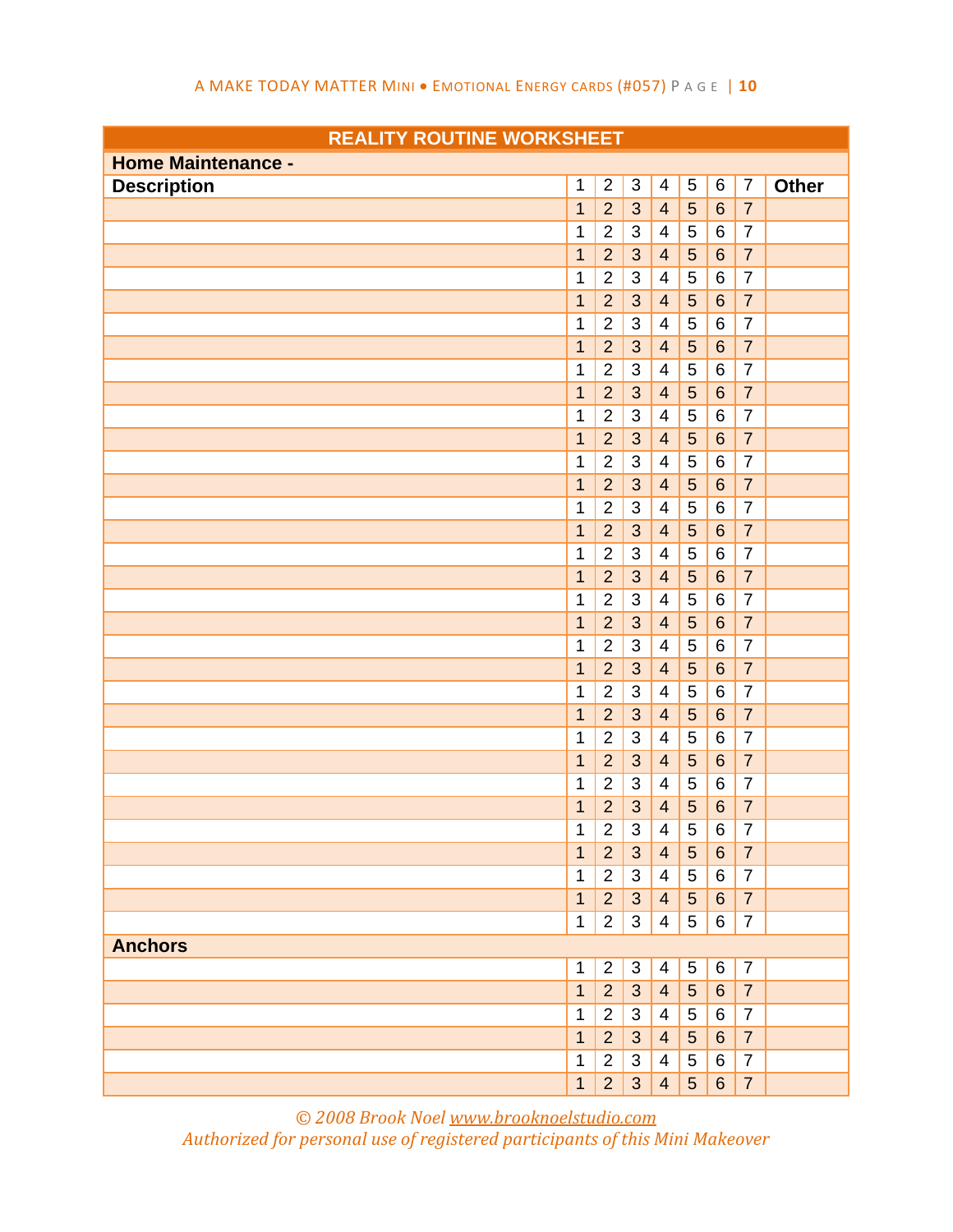| A MAKE TODAY MATTER MINI . EMOTIONAL ENERGY CARDS (#057) PAGE   11 |  |  |
|--------------------------------------------------------------------|--|--|
|--------------------------------------------------------------------|--|--|

| <b>Life Maintenance</b> |                |                |                |                          |                 |                  |                |  |
|-------------------------|----------------|----------------|----------------|--------------------------|-----------------|------------------|----------------|--|
|                         | $\mathbf{1}$   | $\overline{2}$ | 3              | $\overline{4}$           | 5               | $6\phantom{1}6$  | $\overline{7}$ |  |
|                         | 1              | $\overline{2}$ | $\sqrt{3}$     | $\overline{4}$           | 5               | 6                | $\overline{7}$ |  |
|                         | $\mathbf{1}$   | $\overline{2}$ | 3              | $\overline{4}$           | 5               | $6\phantom{1}6$  | $\overline{7}$ |  |
|                         | 1              | $\overline{2}$ | 3              | 4                        | 5               | 6                | $\overline{7}$ |  |
|                         | $\mathbf{1}$   | $\overline{2}$ | 3              | $\overline{4}$           | 5               | $6\phantom{1}6$  | $\overline{7}$ |  |
|                         | 1              | $\mathbf 2$    | 3              | 4                        | 5               | 6                | $\overline{7}$ |  |
|                         | $\mathbf{1}$   | $\overline{2}$ | 3              | $\overline{4}$           | 5               | $6\phantom{1}6$  | $\overline{7}$ |  |
|                         | 1              | $\overline{2}$ | 3              | $\overline{\mathcal{A}}$ | 5               | $\,6$            | $\overline{7}$ |  |
|                         | $\mathbf{1}$   | $\overline{2}$ | 3              | $\overline{4}$           | 5               | $6\phantom{1}6$  | $\overline{7}$ |  |
|                         | 1              | $\overline{2}$ | $\sqrt{3}$     | $\overline{4}$           | 5               | 6                | $\overline{7}$ |  |
|                         | $\mathbf{1}$   | $\overline{2}$ | 3              | $\overline{4}$           | 5               | $6\phantom{1}$   | $\overline{7}$ |  |
|                         | 1              | $\mathbf{2}$   | 3              | $\overline{4}$           | 5               | $\,6$            | $\overline{7}$ |  |
|                         | $\mathbf{1}$   | $\overline{2}$ | 3              | $\overline{4}$           | 5               | $6\phantom{1}$   | $\overline{7}$ |  |
|                         | 1              | $\mathbf 2$    | 3              | $\overline{4}$           | 5               | $\,6$            | $\overline{7}$ |  |
|                         | $\mathbf{1}$   | $\overline{2}$ | 3              | $\overline{4}$           | 5               | $6\phantom{1}$   | $\overline{7}$ |  |
|                         | 1              | $\mathbf 2$    | 3              | $\overline{4}$           | 5               | $\,6$            | $\overline{7}$ |  |
|                         | 1              | $\overline{2}$ | 3              | $\overline{4}$           | 5               | $6\phantom{1}$   | $\overline{7}$ |  |
|                         | 1              | $\mathbf 2$    | 3              | $\overline{4}$           | 5               | $\,6$            | $\overline{7}$ |  |
|                         | 1              | $\overline{2}$ | 3              | $\overline{4}$           | 5               | $6\phantom{1}6$  | $\overline{7}$ |  |
|                         | 1              | $\mathbf 2$    | 3              | $\overline{\mathcal{A}}$ | 5               | $\,6$            | $\overline{7}$ |  |
|                         | $\mathbf{1}$   | $\overline{2}$ | 3              | $\overline{4}$           | 5               | $6\phantom{1}6$  | $\overline{7}$ |  |
|                         | 1              | $\overline{2}$ | 3              | $\overline{4}$           | 5               | 6                | $\overline{7}$ |  |
|                         | $\mathbf{1}$   | $\overline{2}$ | 3              | $\overline{4}$           | 5               | 6                | $\overline{7}$ |  |
| <b>Commitments</b>      |                |                |                |                          |                 |                  |                |  |
|                         | $\mathbf 1$    | $\overline{2}$ | $\mathbf{3}$   | $\overline{4}$           | $\sqrt{5}$      | $\,6\,$          | $\overline{7}$ |  |
|                         | 1              | $\overline{2}$ | 3              | $\overline{4}$           | 5               | 6                | $\overline{7}$ |  |
|                         | $\mathbf{1}$   | $\overline{2}$ | 3              | $\overline{4}$           | 5               | $\,6$            | $\overline{7}$ |  |
|                         | 1              | $\overline{2}$ | 3              | 4                        | 5               | 6                | $\overline{7}$ |  |
|                         | $\overline{1}$ | $\overline{2}$ | 3              | $\overline{4}$           | 5               | $6\phantom{1}6$  | $\overline{7}$ |  |
|                         | 1              | 2              | 3              | 4                        | 5               | 6                | $\prime$       |  |
|                         | $\mathbf{1}$   | $\overline{2}$ | $\mathfrak{S}$ | $\overline{4}$           | $5\overline{)}$ | $6\phantom{1}$   | $\overline{7}$ |  |
|                         | $\mathbf 1$    | $\overline{2}$ | 3              | 4                        | 5               | 6                | $\overline{7}$ |  |
|                         | $\mathbf{1}$   | $\overline{2}$ | 3              | $\overline{4}$           | $5\overline{)}$ | 6                | $\overline{7}$ |  |
|                         | $\mathbf{1}$   | $\overline{2}$ | 3              | 4                        | 5               | 6                | $\overline{7}$ |  |
|                         | $\mathbf{1}$   | $\overline{2}$ | 3              | $\overline{4}$           | 5               | 6                | $\overline{7}$ |  |
|                         | $\mathbf 1$    | $\overline{2}$ | 3              | 4                        | 5               | 6                | $\overline{7}$ |  |
|                         | $\mathbf{1}$   | 2 <sup>2</sup> | 3              | $\overline{4}$           | 5               | $6 \overline{6}$ | $\overline{7}$ |  |
|                         | $\mathbf 1$    | $\overline{2}$ | 3              | 4                        | 5               | 6                | $\overline{7}$ |  |
|                         | $\mathbf{1}$   | 2 <sup>2</sup> | 3              | $\overline{4}$           | 5               | 6                | $\overline{7}$ |  |
|                         | $\mathbf 1$    | $\overline{2}$ | 3              | 4                        | 5               | 6                | $\overline{7}$ |  |
|                         | 1              | 2 <sup>1</sup> | 3              | $\overline{4}$           | $5\overline{)}$ | 6                | $\overline{7}$ |  |

*© 2008 Brook Noel www.brooknoelstudio.com Authorized for personal use of registered participants of this Mini Makeover*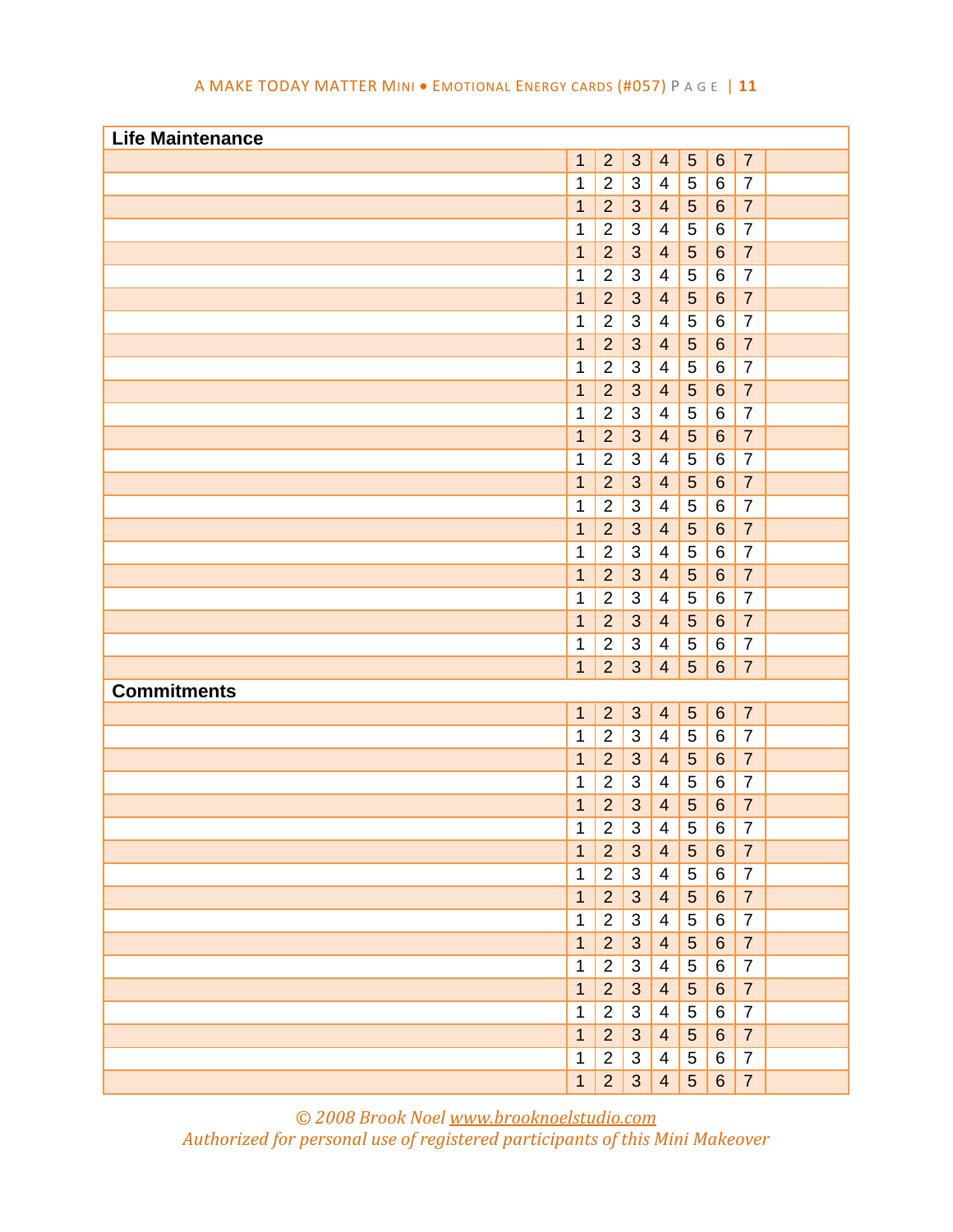| Work (if routine-based-see Mini for instructions) |              |                  |                           |                         |                 |         |                |  |
|---------------------------------------------------|--------------|------------------|---------------------------|-------------------------|-----------------|---------|----------------|--|
|                                                   | $\mathbf{1}$ | $\overline{2}$   | 3                         | $\overline{4}$          | $\overline{5}$  | $\,6$   | $\overline{7}$ |  |
|                                                   | 1            | $\boldsymbol{2}$ | $\sqrt{3}$                | $\overline{4}$          | $\mathbf 5$     | 6       | $\overline{7}$ |  |
|                                                   | $\mathbf 1$  | $\overline{2}$   | $\mathbf{3}$              | $\overline{4}$          | $\overline{5}$  | $\,6\,$ | $\overline{7}$ |  |
|                                                   | 1            | $\boldsymbol{2}$ | $\sqrt{3}$                | 4                       | 5               | 6       | $\overline{7}$ |  |
|                                                   | 1            | $\overline{2}$   | 3                         | $\overline{4}$          | $\overline{5}$  | $\,6$   | $\overline{7}$ |  |
|                                                   | 1            | $\mathbf 2$      | 3                         | 4                       | $\mathbf 5$     | 6       | $\overline{7}$ |  |
|                                                   | $\mathbf 1$  | $\overline{2}$   | $\mathbf{3}$              | $\overline{4}$          | $\overline{5}$  | $\,6\,$ | $\overline{7}$ |  |
|                                                   | 1            | $\overline{2}$   | $\mathsf 3$               | $\overline{\mathbf{4}}$ | $\mathbf 5$     | $\,6$   | $\overline{7}$ |  |
|                                                   | 1            | $\overline{2}$   | $\mathfrak{S}$            | $\overline{4}$          | $\overline{5}$  | $\,6$   | $\overline{7}$ |  |
|                                                   | 1            | $\overline{c}$   | $\ensuremath{\mathsf{3}}$ | $\overline{4}$          | 5               | 6       | $\overline{7}$ |  |
|                                                   | $\mathbf 1$  | $\overline{2}$   | 3                         | $\overline{4}$          | $\overline{5}$  | $\,6\,$ | $\overline{7}$ |  |
|                                                   | 1            | $\mathbf 2$      | $\sqrt{3}$                | $\overline{\mathbf{4}}$ | 5               | 6       | $\overline{7}$ |  |
|                                                   | $\mathbf{1}$ | $\overline{2}$   | 3                         | $\overline{4}$          | $\overline{5}$  | $\,6\,$ | $\overline{7}$ |  |
|                                                   | 1            | $\mathbf{2}$     | $\sqrt{3}$                | $\overline{\mathbf{4}}$ | 5               | 6       | $\overline{7}$ |  |
|                                                   | $\mathbf 1$  | $\overline{2}$   | 3                         | $\overline{4}$          | $\overline{5}$  | $\,6\,$ | $\overline{7}$ |  |
|                                                   | $\mathbf 1$  | $\mathbf 2$      | $\sqrt{3}$                | $\overline{4}$          | $\mathbf 5$     | $\,6$   | $\overline{7}$ |  |
|                                                   | 1            | $\overline{2}$   | $\mathbf{3}$              | $\overline{4}$          | 5               | $\,6$   | $\overline{7}$ |  |
|                                                   | 1            | $\mathbf 2$      | 3                         | $\overline{4}$          | 5               | $\,6$   | $\overline{7}$ |  |
|                                                   | 1            | $\overline{2}$   | 3                         | $\overline{4}$          | $\overline{5}$  | $\,6$   | $\overline{7}$ |  |
|                                                   | 1            | $\overline{2}$   | 3                         | $\overline{4}$          | 5               | 6       | $\overline{7}$ |  |
|                                                   | 1            | $\overline{2}$   | 3                         | $\overline{4}$          | 5               | $\,6$   | $\overline{7}$ |  |
|                                                   | 1            | $\overline{2}$   | $\sqrt{3}$                | $\overline{4}$          | 5               | $\,6$   | $\overline{7}$ |  |
|                                                   | $\mathbf 1$  | $\overline{2}$   | 3                         | $\overline{4}$          | $\sqrt{5}$      | $\,6$   | $\overline{7}$ |  |
|                                                   | 1            | $\overline{c}$   | 3                         | 4                       | 5               | 6       | $\overline{7}$ |  |
|                                                   | $\mathbf 1$  | $\overline{2}$   | $\mathfrak{B}$            | $\overline{4}$          | $\sqrt{5}$      | $\,6\,$ | $\overline{7}$ |  |
|                                                   | 1            | $\overline{2}$   | 3                         | $\overline{4}$          | 5               | 6       | $\overline{7}$ |  |
|                                                   | $\mathbf 1$  | $\overline{2}$   | 3                         | $\overline{4}$          | $\sqrt{5}$      | $\,6\,$ | $\overline{7}$ |  |
|                                                   | 1            | $\overline{2}$   | 3                         | 4                       | 5               | 6       | $\overline{7}$ |  |
|                                                   | 1            | $\overline{2}$   | 3                         | $\overline{\mathbf{4}}$ | $\overline{5}$  | $\,6$   | $\overline{7}$ |  |
|                                                   | 1            | 2                | 3                         | 4                       | 5               | 6       | 7              |  |
|                                                   | $\mathbf{1}$ | $\overline{2}$   | 3                         | $\overline{4}$          | 5 <sup>5</sup>  | 6       | $\overline{7}$ |  |
|                                                   | $\mathbf 1$  | $\overline{2}$   | 3                         | 4                       | 5               | 6       | $\overline{7}$ |  |
|                                                   | $\mathbf{1}$ | 2 <sup>2</sup>   | $\mathbf{3}$              | $\overline{4}$          | 5 <sup>5</sup>  | 6       | $\overline{7}$ |  |
|                                                   | $\mathbf 1$  | $\overline{2}$   | 3                         | 4                       | 5               | 6       | $\overline{7}$ |  |
|                                                   | $\mathbf{1}$ | 2 <sup>2</sup>   | 3                         | $\overline{4}$          | $5\phantom{.0}$ | 6       | $\overline{7}$ |  |
|                                                   | $\mathbf 1$  | $\overline{2}$   | 3                         | 4                       | 5               | 6       | $\overline{7}$ |  |
|                                                   | $\mathbf{1}$ | 2 <sup>2</sup>   | 3                         | $\overline{4}$          | $5\overline{)}$ | 6       | $\overline{7}$ |  |
|                                                   | $\mathbf{1}$ | $\overline{2}$   | 3                         | 4                       | 5               | 6       | $\overline{7}$ |  |
|                                                   | $\mathbf{1}$ | 2 <sup>2</sup>   | 3                         | $\overline{4}$          | 5               | 6       | $\overline{7}$ |  |
|                                                   | $\mathbf 1$  | $\overline{2}$   | 3                         | 4                       | 5               | 6       | $\overline{7}$ |  |
|                                                   | $\mathbf{1}$ | 2 <sup>1</sup>   | 3                         | $\overline{4}$          | 5               | 6       | $\overline{7}$ |  |

*© 2008 Brook Noel www.brooknoelstudio.com Authorized for personal use of registered participants of this Mini Makeover*